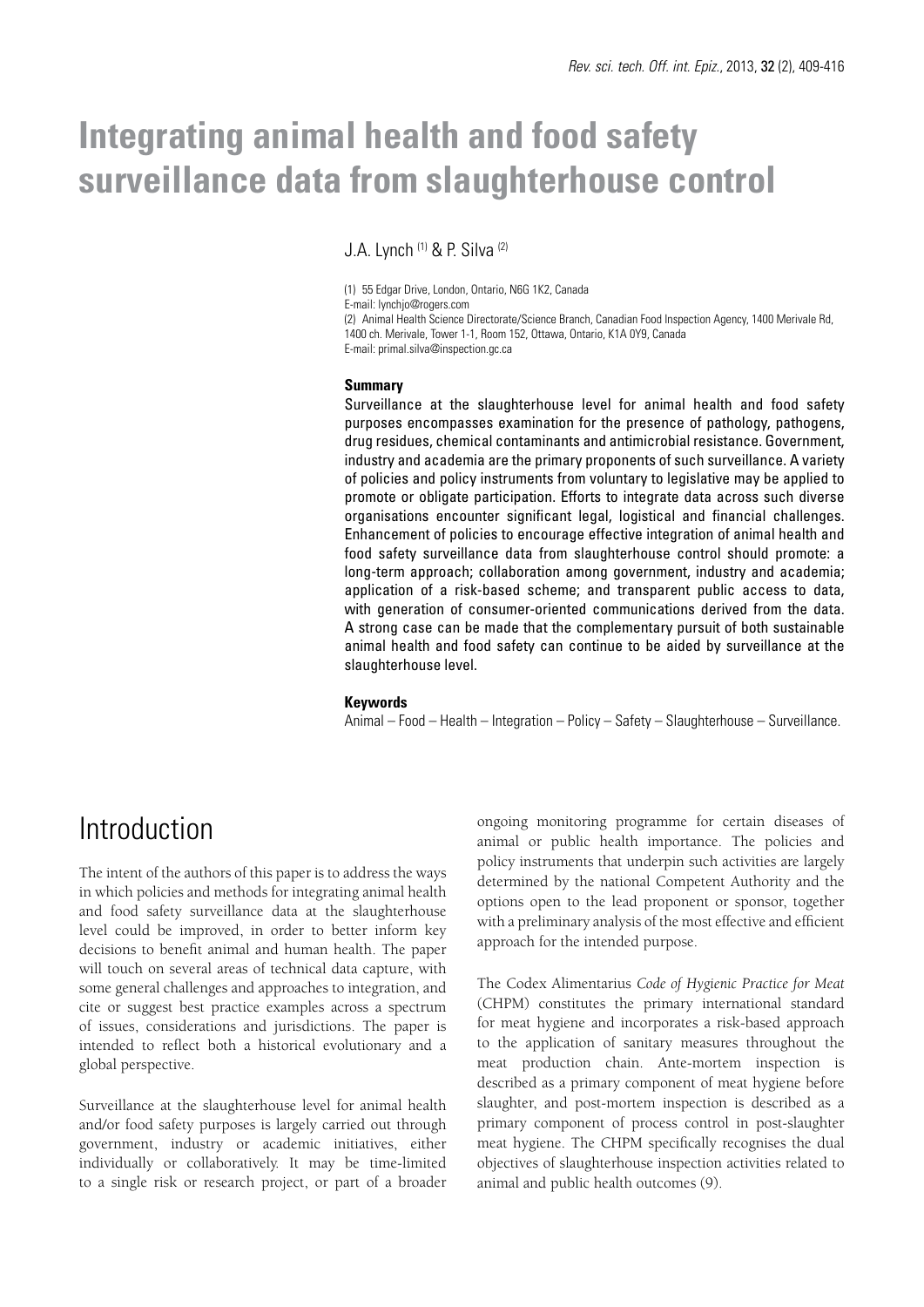Efforts to design and implement effective policies aimed at encouraging and optimising integration of animal health and food safety surveillance goals at the slaughterhouse level are logical and strategically sound in theory. However, they encounter a number of logistical, business, financial and scientific impediments, which will be identified. The animal health and food safety data that have been or are being collected through slaughterhouse surveillance, to be discussed in this paper, include records of overt pathology, pathogens, drug residues, chemical contaminants and antimicrobial resistance.

# Pathology

Historically, slaughterhouse surveillance has been built around the inspection process: ante-mortem inspection coupled with post-mortem gross and histopathological examination, where indicated. Select in-plant screening tests may supplement inspection at this level, for example:

– tests for antimicrobial residues, e.g. swab test on premises (STOP) (7) and sulfa-on-site (SOS)

– the kidney inhibition swab test (1)

– rapid microscopic examination for certain parasitic pathogens such as *Trichinella*

– rapid serological screening for agents such as *Brucella* spp. (e.g. the card test).

However, veterinarians working in abattoirs in most developed countries today are seldom faced with the presence of gross pathognomonic lesions of such zoonotic pathogens, or visual evidence of toxic agents of animal health and/or food safety importance. Their veterinary diagnostic skills are seldom called into play on site frequency enough to generate meaningful data. The traditional approach does continue to be used in certain developing countries, where gross pathological examination is a key tool for generating animal health and food safety surveillance data.

While inspection of individual carcasses has served well in the past to support focused zoonotic disease eradication programmes in many countries (e.g. brucellosis, bovine tuberculosis), and to deter certain violations related to residues of concern to both animal health and food safety, once these specific goals have been largely achieved, the value of carcass-by-carcass visual inspection or in-plant screening by professional veterinary inspectors is greatly diminished. It is becoming restrictively expensive and inefficient to justify on a continuing basis. With current poultry processing line speeds, it indeed becomes a significant impediment to throughput, if not an impossibility. Surveillance, therefore, has begun more recently to evolve on more divergent and specialised paths to detect animal or human pathogens; the detection of drug residues, chemicals and antimicrobial resistance, at the slaughterhouse point on the foodproduction continuum, now requires more sophisticated laboratory analysis and confirmation.

Consequently, some inspection programmes are moving away from policies requiring direct carcass inspection by government veterinarians, to inspection by technically trained primary product inspectors, or industry inspection staff. The veterinarian's role is to verify the competency of the inspection process, confirm the sporadic lesions detected and concentrate on broader oversight of hazard analysis critical control point (HACCP) plans and records, with spot checks at appropriate frequencies. Despite this reality, the daily presence of veterinary inspectors in abattoirs is still a mandatory requirement in certain countries, and thus also for those who export to them.

### Pathogens

Many of the current hazards of major concern that have an impact on animal health, and cause associated production losses, are not of concern for food safety, and vice versa. Thus, as discussed above, the great historical strides that have been made in many countries, using classical surveillance through inspection, that achieved the elimination of zoonotic agents such as *Brucella* spp. and *Mycobacterium bovis*, may no longer be relevant in the future in most developed countries. The emergence of bovine spongiform encephalopathy (BSE), however, placed a renewed focus on abattoir surveillance for both animal health and food safety reasons, to ensure the proper removal of identified specified risk materials and the collection of diagnostic materials in support of national surveillance programmes, as there were no ante-mortem tests available for confirmation. With the reduction of the occurrence of BSE in many countries, the current level of slaughterhouse surveillance may not be warranted on an ongoing basis. However, the potential for similar novel or emerging zoonotic pathogens of international importance remains high, and reinforces the continuing relevance of surveillance at the slaughterhouse level for both animal health and food safety reasons.

Thus, the current focus on pathogens at slaughterhouses in developed countries is either specifically on animal health, to detect major causes of production loss (of industry or academic interest), or on exotic pathogens (of government interest), or specifically on major food-safety-related pathogens with animal reservoirs (e.g. *Campylobacter*, *Salmonella*, and human pathogenic *Escherichia coli*), and is less commonly an integrated interest. Emerging confirmed or suspected animal production concerns, such as swine circoviruses, continue to provide support for slaughterhouse surveillance, but such pathogens usually have no known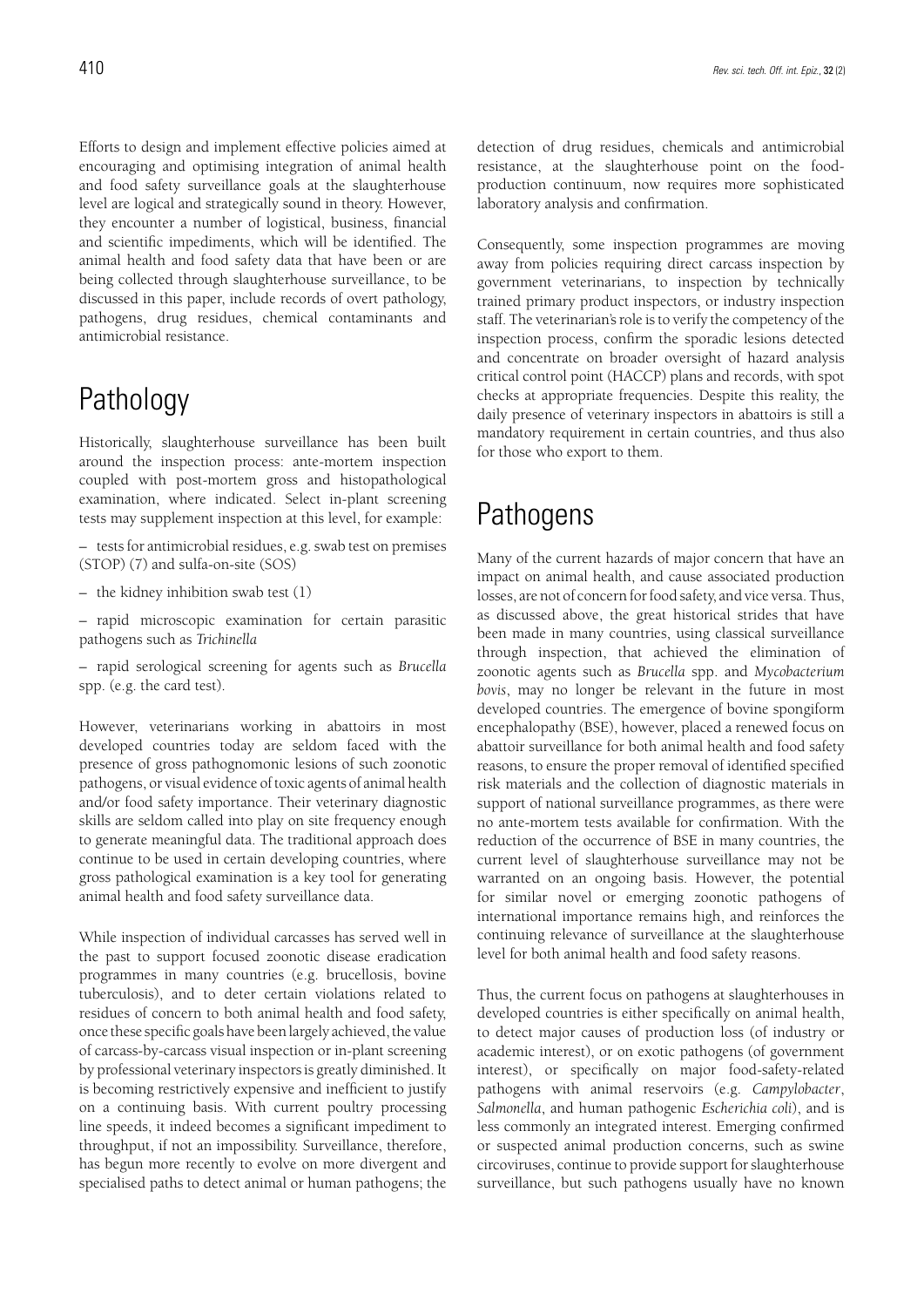or suspected food safety consequence. As the presence of most foodborne disease pathogens on intact raw carcasses has historically had little implication for producers, with no premium for their absence or monetary or productionloss penalty for their presence, this has been of limited importance to them. Thus, producers have not invested widely in special measures to reduce their presence.

However, the development of government-led collaborative pathogen reduction initiatives to provide public health outcomes, which are focused around slaughterhouse data collection, establishment of performance targets and public dissemination of results, is directing increased industry attention to these otherwise minor animal health threats. Access to and publication of such slaughterhouse data with associated corporate identification, within such initiatives, may prove effective in encouraging the implementation of pathogen reduction measures, such as the *E. coli* O157:H7 vaccine, where other incentives such as disease reduction, premium product pricing and government subsidies have been absent.

# Drug residues

Residues of appropriately licensed drugs may be present in animal tissues at slaughter as a result of inadequate attention on the part of the producer and/or veterinarian in respecting the proper dosage, route of administration and withdrawal time, or in assessing the metabolic impact of the disease for which the drug was administered (11). Occasionally, drugs not licensed for a given species may be present owing to inadequate attention to good practices in applying guidance on extrapolation of withdrawal times for other species in extra-label drug usage. Rarely, drugs banned from animal use in various jurisdictions, such as chloramphenicol, may also be present as a result of illegal black market practices. Surveillance for residues of antimicrobial agents, which constitute a large proportion of all detected residues and include true and semi-synthetic antibiotics as well as chemotherapeutic agents, has historically been performed through a two-step process. First, a qualitative or semiquantitative biological screening test is conducted in the plant or in regional laboratories. Secondly, a quantitative, generally chromatographic, confirmatory analysis is conducted on samples from carcasses with presumptive positive screening tests. The in-plant qualitative screening is comparatively inexpensive, technically straightforward and has a satisfactory turnaround time consistent with the perishability of the carcass. Non-veterinary administration of drugs or inadequate assessment of the impact of pathology on normal clearance mechanisms can result in detection of extremely high levels of such compounds, which could trigger life-threatening allergic or toxic reactions in consumers, as well as constituting threats to animal health with certain agents such as aminoglycosides. Thus, both routine sampling for these compounds and targeting of highly suspicious animals based on inspection (e.g. animals with evidence of pneumonia or visible injection sites) typically form the basis of slaughterhouse antimicrobial surveillance programmes.

Increasing concerns about a broader range of pharmaceutical products have necessitated the more routine use of sophisticated chemical analysis by computer-assisted, and typically partially automated, chromatographic methods. The high-profile illegal use of certain beta-agonists, such as clenbuterol, for growth promotion, as well as other growthenhancing compounds, such as ractopamine, which are not allowed in certain jurisdictions, despite internationally approved standards, has driven demands for greatly expanded drug residue surveillance. Centralisation of such testing for batch processing in sophisticated analytical laboratories, while more resource intensive, does allow the application of multi-residue technologies and efficient sample splitting to facilitate multiple concurrent analyses, to add both scope and efficiency.

# Chemical contaminants

Apart from pharmaceutical products, there is an everexpanding range of chemical contaminants (e.g. heavy metals, pesticides, persistent organic pollutants) to which production animals may be exposed intentionally, or by accident, that have significant potential toxicity and can affect both animal health and food safety. For instance, increasing competition for cheap, spent biomass to generate renewable energy sources, such as bio-diesel, heightens the probability of a major feed contamination event, as occurred in Europe in 2010 with dioxin (4), which has the potential for bioaccumulation. Slaughterhouse data collection was a significant component of the management of that incident.

Additionally, expanding complex global agri-food product markets, and the cost restrictions on routine application of broad sophisticated chemical analysis for detection of adulterants, are setting the stage for increased animal health and food safety threats from economically motivated adulteration (EMA), as occurred with melamine a few years ago. Policies to ensure insightful application of sound business intelligence, to direct selective testing on a risk basis, will be required to minimise undesirable impacts of such unscrupulous activities on both animal health and food safety. This may be best achieved by including such tests in slaughterhouse data collection.

Consequently, most jurisdictions, particularly those exporting foods of animal origin, conduct and publish relatively extensive chemical surveillance programmes for various classes of chemical contaminants. These take advantage of slaughterhouse sample collection, which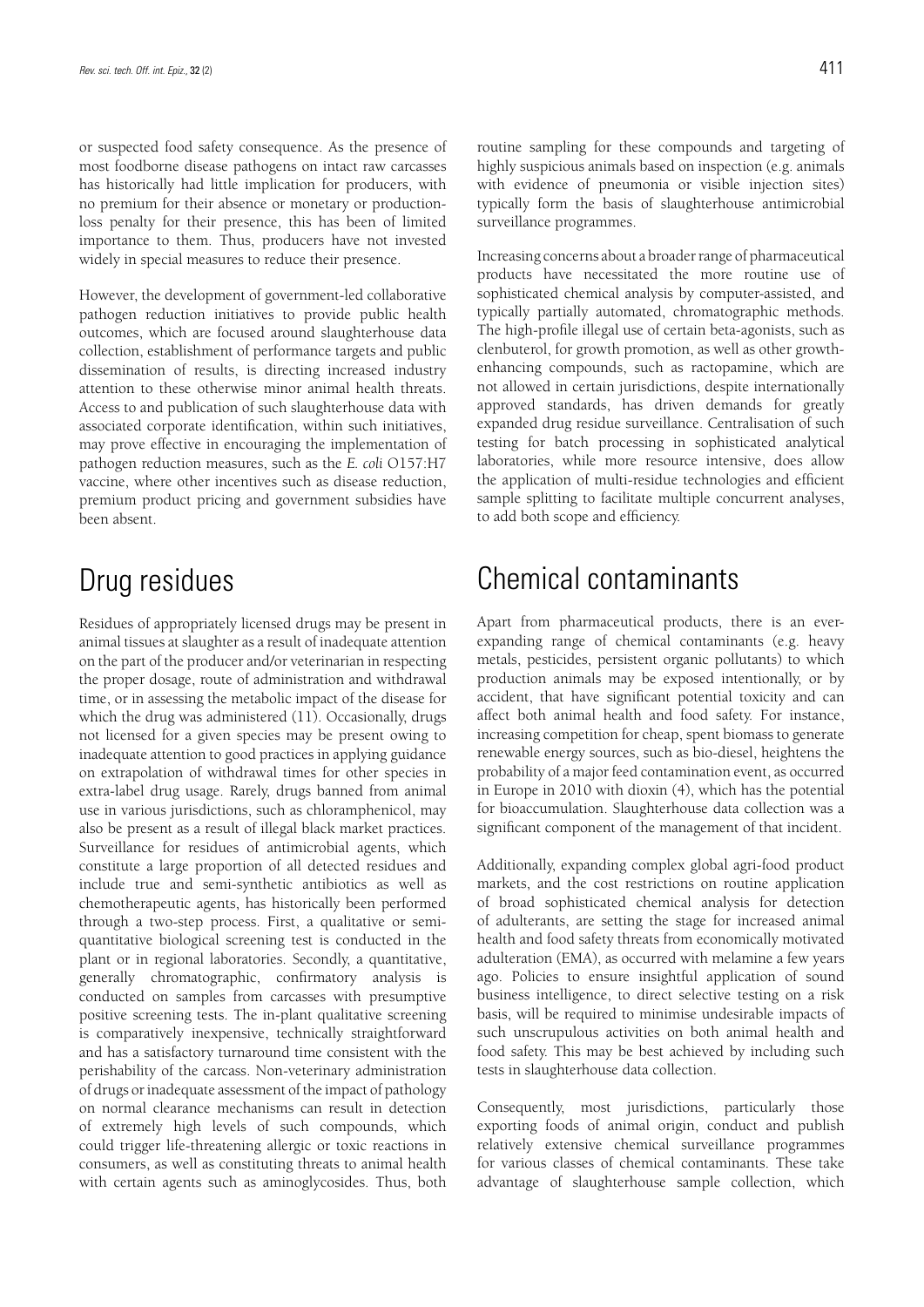provides ease of tracking and collection by inspection staff, so that appropriate follow-up can be carried out if necessary. Transparent policies supporting the public release of collected data, with interpretations and identification of follow-up, are realities of the modern regulatory environment, and are necessary in the management of real and perceived threats to both animal health and food safety.

# Antimicrobial resistance

Antimicrobial resistance is an increasing concern in both animal and human health contexts, as pointed out by both the World Health Organization (WHO) and the World Organisation for Animal Health (OIE). Excessive or inappropriate use of antimicrobial products threatens to greatly reduce the efficacy of these powerful tools by contributing to selective pressures that foster the development of acquired resistance in pathogenic species. While the extent to which excessive, inappropriate (or, some would say, any) use in animal husbandry contributes to clinically significant levels of antimicrobial resistance in human pathogens is very controversial, it is likely that it is a significant contributory factor in reducing the value of these drugs for treating human disease. Monitoring for trends in antimicrobial resistance is done at various points along the food continuum, including at the slaughterhouse (10).

Efforts to design, develop and implement abattoir-based surveillance for antimicrobial resistance on a continuing basis have been more limited than other slaughterhouse surveillance initiatives of significance to both animal health and food safety. In Canada, the Canadian Integrated Program for Antimicrobial Resistance Surveillance (CIPARS) (5) has been in continuous operation for ten years. Abattoirbased sampling is an integral part of this multi-dimensional surveillance system, in addition to farm and retail levels, thus allowing comparative assessments along the food continuum. Given that this programme is carried out as a public health initiative, with leadership from the Public Health Agency of Canada under federal funding, but is delivered on a collaborative basis with other stakeholders, its consistent delivery from year to year is greatly facilitated, without the need for application of more compelling policy tools.

Other global examples of programmes integrating slaughterhouse-level surveillance include the National Antimicrobial Resistance Monitoring System (8) delivered by the United States Food and Drug Administration, the Danish Integrated Antimicrobial Resistance Monitoring and Surveillance Programme (3), and the Colombian Integrated Program for Antimicrobial Resistance Surveillance (2). A wide variety of related programmes that capture human and animal pathogen data and efforts to network them, through the WHO and OIE and others, have been initiated (6).

# Policy tools and applications

There are multiple public policy tools that may be applied to initiate, enhance and focus surveillance efforts to better achieve, and benefit from, the integration of animal health and food safety data at the slaughterhouse, as illustrated in Figure 1 (D. Caron, Canadian Food Inspection Agency, personal communication). The selection of appropriate options depends on the most powerful champion of an initiative – government, industry and/or academia – and their methods range from the 'carrot' to the 'stick'.



MOU: memorandum of understanding

**Various policy tools available to achieve surveillance outcomes**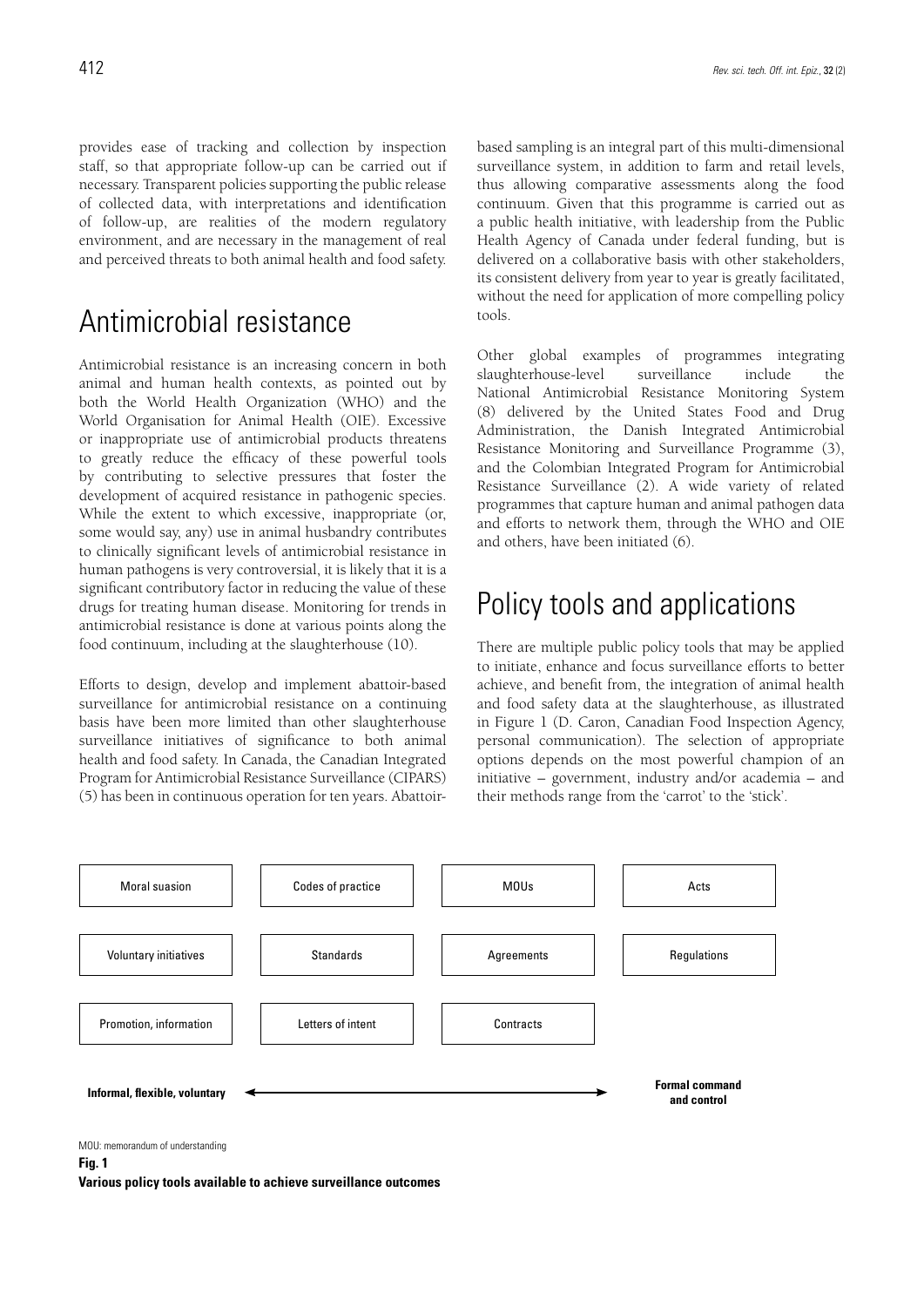The numerous factors to be considered in choosing an instrument include:

- the nature and capacity of the sector
- the risks to be mitigated and the outcomes to be achieved
- available information, and knowledge gaps
- the expertise required internally and externally

– the criteria against which the instruments will be evaluated (e.g. effectiveness in achieving outcomes, efficiency, costs/ benefits, international obligations)

- compliance rates
- the ways in which various instruments fit together.

Governments have the ability to compel participation in surveillance programmes through formal but often inflexible legislative or regulatory approaches, but this is a slow, onerous and frequently confrontational approach, which generally requires government to bear the majority of the cost. Voluntary or promotional approaches may be more easily and quickly implemented, but they require a demonstrable benefit to all participants, who at least share the cost, but may not have long-term involvement. Codes of practice and memoranda of understanding (MOUs) typically imply a collaborative cost-sharing approach and a certain level of implied longer-term involvement. All approaches may be applied, but MOUs, agreements or codes of practice often provide the best trade-off and allocation of resources for initiatives such as surveillance.

Industry, acting through association policies and practices, often has the ability to move more quickly than government in implementing policies and programmes, because it is not bound by the same financial and administrative constraints. This can be very advantageous. The industry may also have the ability to exert its influence to obtain financial support and encourage the participation of members through marketing policies that may be as compelling as legislative and regulatory approaches.

Academia has limited policy options or power to drive surveillance initiatives, other than through scientifically grounded moral suasion. However, its ability to attract contributory grant funding, and to allocate fixed resources to address potential issues from a short-term or pilot perspective, greatly enhances its power in areas of interest to government or industry.

On-farm food safety programmes (OFFSPs), biosecurity programmes, and traceability programmes constitute a group of interactive initiatives that have been considered as government-facilitated and industry-implemented policy applications of informal, flexible and voluntary tools in support of both animal health and food safety. To ensure full and uniform application of traceability, increasing numbers of jurisdictions are making traceability, at least, mandatory through regulatory means, although this typically is designed and implemented with industry cooperation. These measures have the potential to integrate and enhance comprehensive data collection for animal health and/or food safety purposes at the slaughterhouse level. Production records delivered in concert with OFFSPs, biosecurity programme details and traceability systems serve to inform and significantly strengthen the information base for slaughterhouse surveillance.

### Ongoing challenges

Efforts to integrate data across diverse organisations such as government, industry and academia to inform critical policy-making processes face significant legal, logistical and financial challenges.

Issues of data ownership, intellectual property and confidentiality, as well as security issues, data formatting and maintenance costs, data access and publication rights, make collaborative efforts complex where multiple partners are involved.

Technical information management and information technology issues present significant considerations and potential obstacles as well. The emergence of wireless handheld devices for in-plant use and so-called 'cloud' computing present some exciting options for the management of some of these challenges.

Stable financial support from government, industry and academia is an ongoing challenge, ever at the whim of global economies, as well as the state of the particular industry of focus. The ongoing need for accountability, in order to justify the offsetting public, private and academic benefits of investment in surveillance programmes, must be recognised as an integral part of such surveillance programmes by all parties.

# Conclusion

In the current animal production environment in developed countries, the pathogens of major concern for animal health and those for food safety are largely different, i.e. human pathogenic types of *Campylobacter*, *Salmonella* and *E. coli* are not major causes of animal production losses. However, drug residues, chemical contaminants, and antimicrobial resistance are issues of mutual concern, thus supporting efforts at integration. Such issues may have certain specific short-term goals, but predominantly reflect long-term, holistic assessments of the health of animals or the safety of the food supply.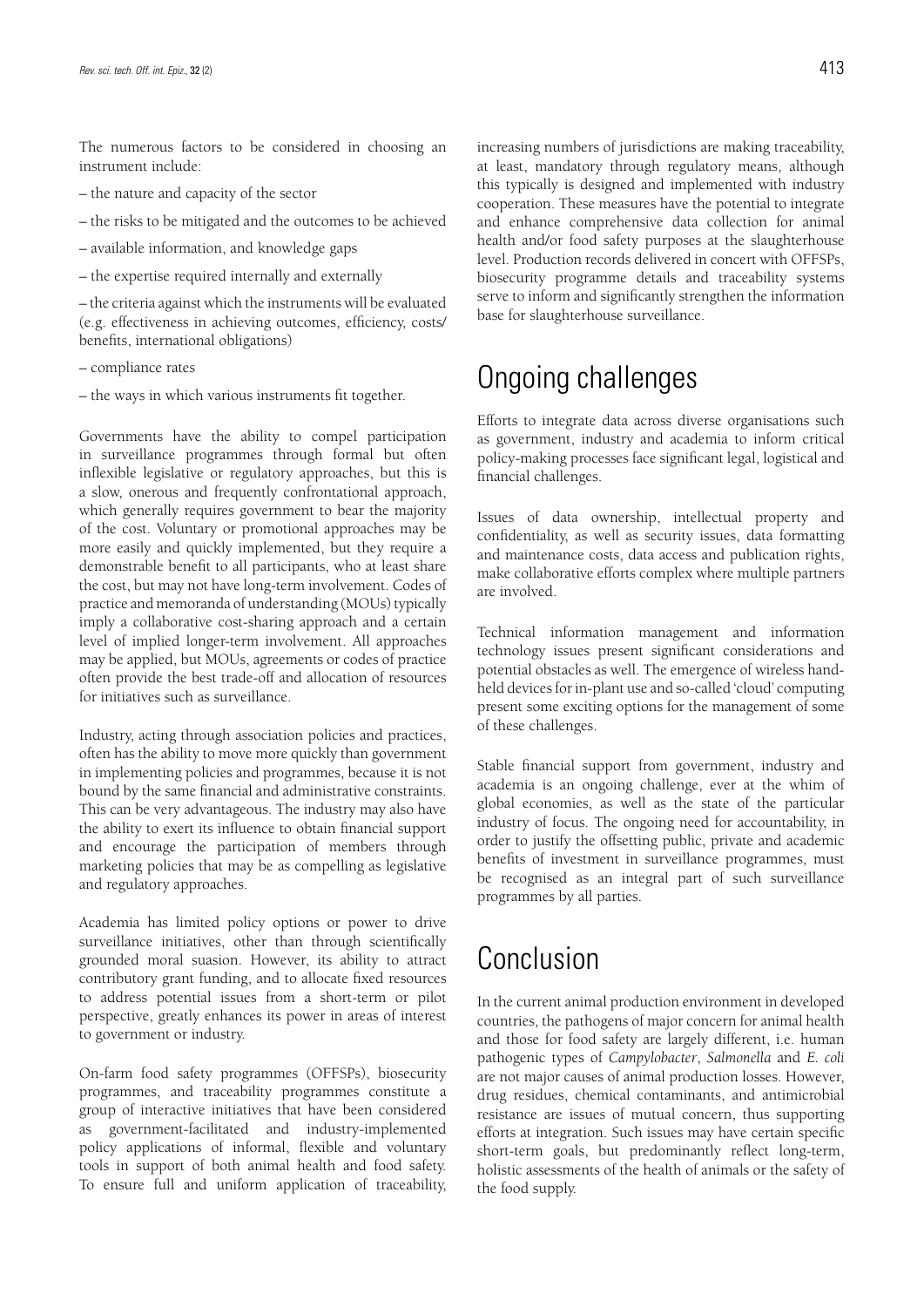*Recommendation one*: Where possible, policies to support integration should aim to operate in the long term, to allow more effective trend analysis and assessment of the impact of interventions aimed at reducing overall animal health and food safety risks. Thus, from this perspective, for most integrated animal health and food safety surveillance, government should be the lead or a major partner as it has a long-term mandate, comparatively stable resource base and a more holistic interest across the data categories. Short-term focus areas may be best left to industry and/or academia to manage.

Government's interest is largely aimed at addressing its responsibility to protect the safety of the food supply and identify major threats to the animal resource base from exotic disease, in a cost-efficient manner. Government has access to a broad range of useful policy tools to accomplish these ends, including legislative and regulatory tools. These can trigger financial penalties, or licensing and registration obligations with terms and conditions, and cross-linked compliance promotion obligations, as well as having the ability to exert powerful moral suasion and other softer informal tools.

The interests of industry are largely focused on the economic health of their commodity group and pursuit of competitive advantage. This includes not only consideration of current causes of significant mortality and morbidity, but also, in the longer term, consideration of food safety issues from a perspective of image and brand equity, or even further, in meeting emerging new customer specifications or export requirements. Industry-driven policy levers may in some cases include the implementation of mandatory check-offs to support surveillance, where marketing bodies have such authority, or a variety of voluntary programmes structured either in conjunction with government or independently.

The interests of the academic community in this field are typically project-driven and short-term in nature – related to conducting publication-worthy scholarly research. The policy tools and leverage available to this group are most limited, and are constrained largely to the potential to offer effortless and cost-free or cost-shared information of value to industry as the product of the research efforts. However, academia does have the capacity to develop new surveillance approaches and models capitalising on the recent advances in epidemiology and bio-informatics tools.

*Recommendation two:* Efforts to promote policies to enhance integration of animal health and food safety surveillance at the slaughterhouse level should aim to integrate a collaborative approach with industry and academia where possible, to pool strengths and leverage costs.

It is clear that the range of potential opportunities for surveillance for animal health and food safety purposes

within each of the categories identified, when aggregated, far exceeds the resources likely to be available through any or all of the proposed proponents individually.

*Recommendation three:* A sound risk-based planning and review process is required to efficiently optimise the broadest range of sample types and sample analyses within the available resources, according to a risk-prioritised scheme.

With growing consumer and media attention on issues of animal health and welfare, as well as food safety, new public pressures are being exerted on the agri-food industry to confirm that food-producing animals are being raised in a healthful manner and that due diligence in the production of safe food can be demonstrated through efforts such as the Global Food Safety Initiative or other drivers of thirdparty certification. Although most consumers are not yet willing to pay a differential premium for safer food, major food retailers are increasingly willing to demand that their suppliers absorb the cost of third-party certification of safe food production as part of the cost of entry to their markets.

*Recommendation four:* Animal health and food safety data at the slaughterhouse level must be transparently available to the public, and must be used to generate regular consumeroriented communications on the state of animal health and food safety, to reinforce the value of the investment in their generation.

A strong case can be made that the complementary pursuit of sustainable animal health and food safety can in large measure continue to be well aided by surveillance at the slaughterhouse level. The efficiency and the ability to address major threats along the food continuum that this approach offers far outweigh the challenges that it presents. Such an approach does fit very well under the best practice of 'One Health', which integrates key stakeholders from industry producers to processors, government, agencies, academia and consumers to yield superior sustainable animal health and public health outcomes.

#### Acknowledgements

The authors wish to acknowledge the input and review of Dr Brian Evans, Chief Veterinary Officer and Chief Food Safety Officer of the Canadian Food Inspection Agency, in the preparation of this paper.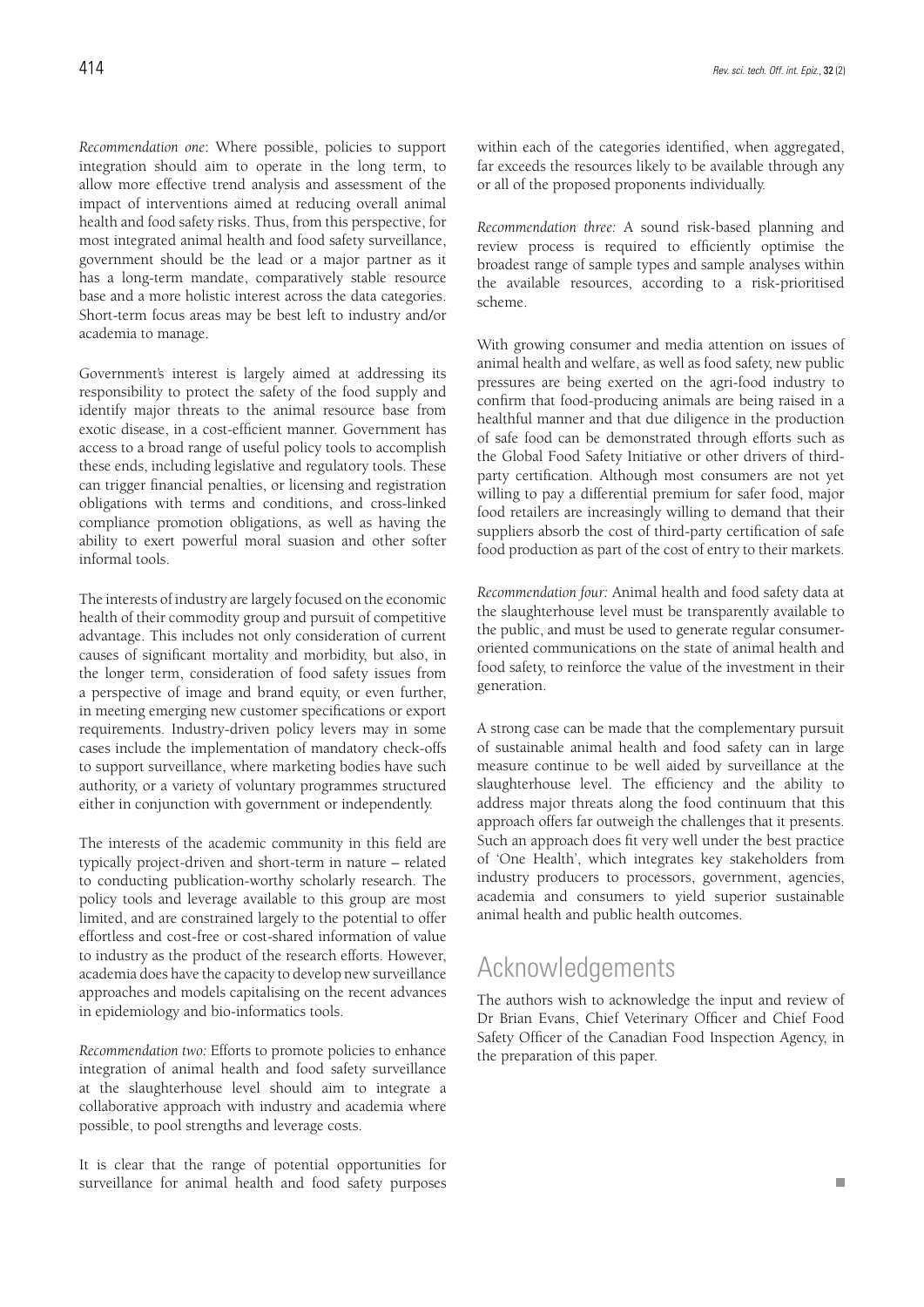### **L'intégration des données émanant de la surveillance à l'abattoir de la santé animale et de la sécurité sanitaire des aliments**

J.A. Lynch & P. Silva

#### **Résumé**

La surveillance exercée dans les abattoirs à des fins de santé animale et de sécurité sanitaire des aliments consiste à réaliser des examens pour détecter la présence de maladies, d'agents pathogènes, de résidus de médicaments et de contaminants chimiques et à déceler l'apparition de résistances aux agents antimicrobiens. Cette surveillance est préconisée par les gouvernements, ainsi que par le secteur privé et les institutions de recherche. Diverses mesures ou dispositifs volontaires ou réglementaires peuvent être appliqués afin de promouvoir ou d'imposer cette surveillance. Les efforts déployés pour intégrer les données émanant de diverses organisations se heurtent à des difficultés importantes d'ordre juridique, logistique et financier. L'amélioration des mesures de soutien à l'intégration effective des données de la surveillance zoosanitaire et de sécurité sanitaire des aliments émanant des inspections conduites dans les abattoirs passe par une approche à long terme, par une collaboration entre les gouvernements, le secteur privé et les institutions de recherche, par l'application d'une méthodologie fondée sur l'évaluation du risque et par un accès transparent du public à ces informations, accompagnées de communications rédigées à l'intention des consommateurs. Il convient d'insister sur le fait que la surveillance exercée au niveau des abattoirs contribue significativement aux objectifs d'amélioration durable de la santé animale et de la sécurité sanitaire des aliments.

#### **Mots-clés**

Abattoir – Animal – Denrée alimentaire – Intégration – Politique sanitaire – Santé – Sécurité sanitaire – Surveillance.**COL** 

### **Integración de los datos de vigilancia de la sanidad animal y de la inocuidad de los alimentos provenientes del control de mataderos**

J.A. Lynch & P. Silva

#### **Resumen**

La vigilancia en los mataderos con fines de sanidad animal e higiene de los alimentos entraña la realización de análisis para detectar la presencia de patologías, patógenos, residuos medicamentosos, contaminantes químicos y resistencias a los antimicrobianos. Los principales promotores de esta labor de vigilancia son los gobiernos, la industria y los medios universitarios. Para fomentar la participación en estas actividades, o para imponerla, se pueden aplicar diferentes políticas e instrumentos normativos, que van desde los voluntarios hasta los de carácter legislativo. Los esfuerzos por integrar los datos en una constelación de entidades tan diversas tropiezan con importantes dificultades jurídicas, logísticas y económicas. La mejora de las políticas para alentar una